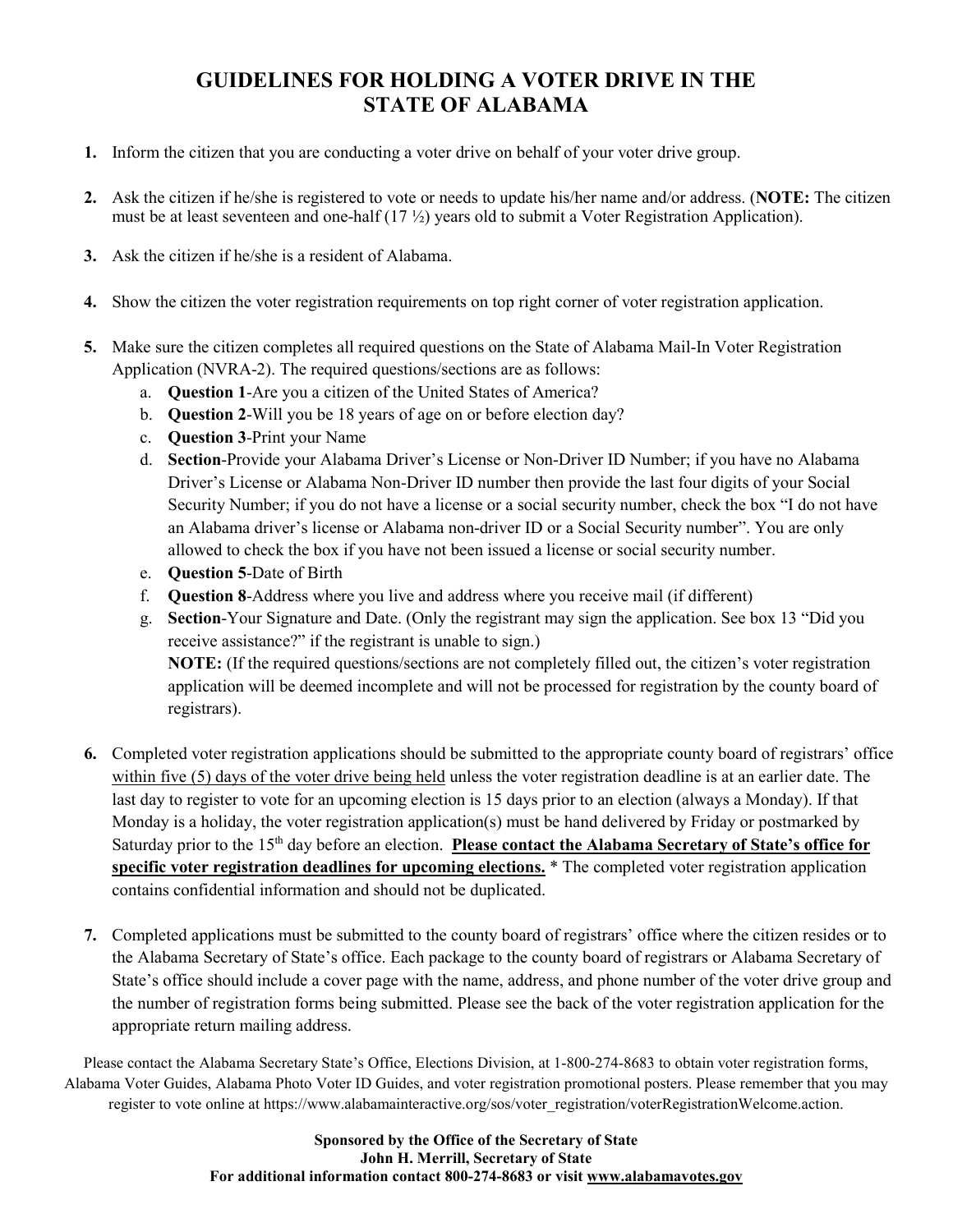# VOTER REGISTRATION

## a Registration Requirements

Any person may register to vote, provided that he or she:

- is a citizen of the United States;
- resides in Alabama;
- is at least 18 years old on or before election day;
- has not been barred from voting due to a disqualifying felony conviction;
- and has not been declared mentally incompetent by a court.

Applicants may register the same day that they move into the state.

Victims of domestic violence and guardians of victims of domestic violence may obtain information regarding special legal protections related to personal identifying information. For further information, contact the Secretary of State at 334-242-7210 or your local Board of Registrars.

#### When to Register

Citizens may register to vote all year, except during the fourteen days prior to an election and on election day. Voter registration is closed during the 14 days prior to any election and on election day so that the voter list can be compiled for the election. Voter registration applications may be submitted online at alabamavotes.gov. Paper registration forms must be postmarked, hand-delivered to the Board of Registrars, or submitted at a participating agency-based voter registration location no later than the registration deadline for an election.

## Reeping Your Registration Up-to-Date

A voter should immediately notify voter registration officials (your local Board of Registrars) of any changes, such as a change in name and address. The law requires that any voter whose name or address is not correct on the voter list must provide current information before being allowed to vote. The form to update registration information will be available at all polling places on election day. **If a voter moves to another county within the state, he or she must re-register in the new county of residence.**

#### a Restoration of Voting Rights

An individual who is barred from registering and voting by reason of a disqualifying felony conviction may request to have his or her voting rights restored by applying for a "Certificate of Eligibility to Register to Vote" (CERV). An individual may qualify for a CERV if he or she has fulfilled all terms of the sentence for the disqualifying felony conviction. For further information, contact the Alabama Board of Pardons and Paroles at 334-353-7771 or pardons.state.al.us.

# Where and How to Register

A citizen may register to vote:

- online at alabamavotes.gov if you have an Alabama driver's license or nondriver identification card;
- ❖ by using the Vote for Alabama app;
- when applying for or renewing a State of Alabama driver's license or nondriver identification card;
- at state and local government offices when applying or recertifying for Aid to Dependent Children, SNAP, TANF, Food Stamps, WIC, Medicaid, or Rehabilitation Services;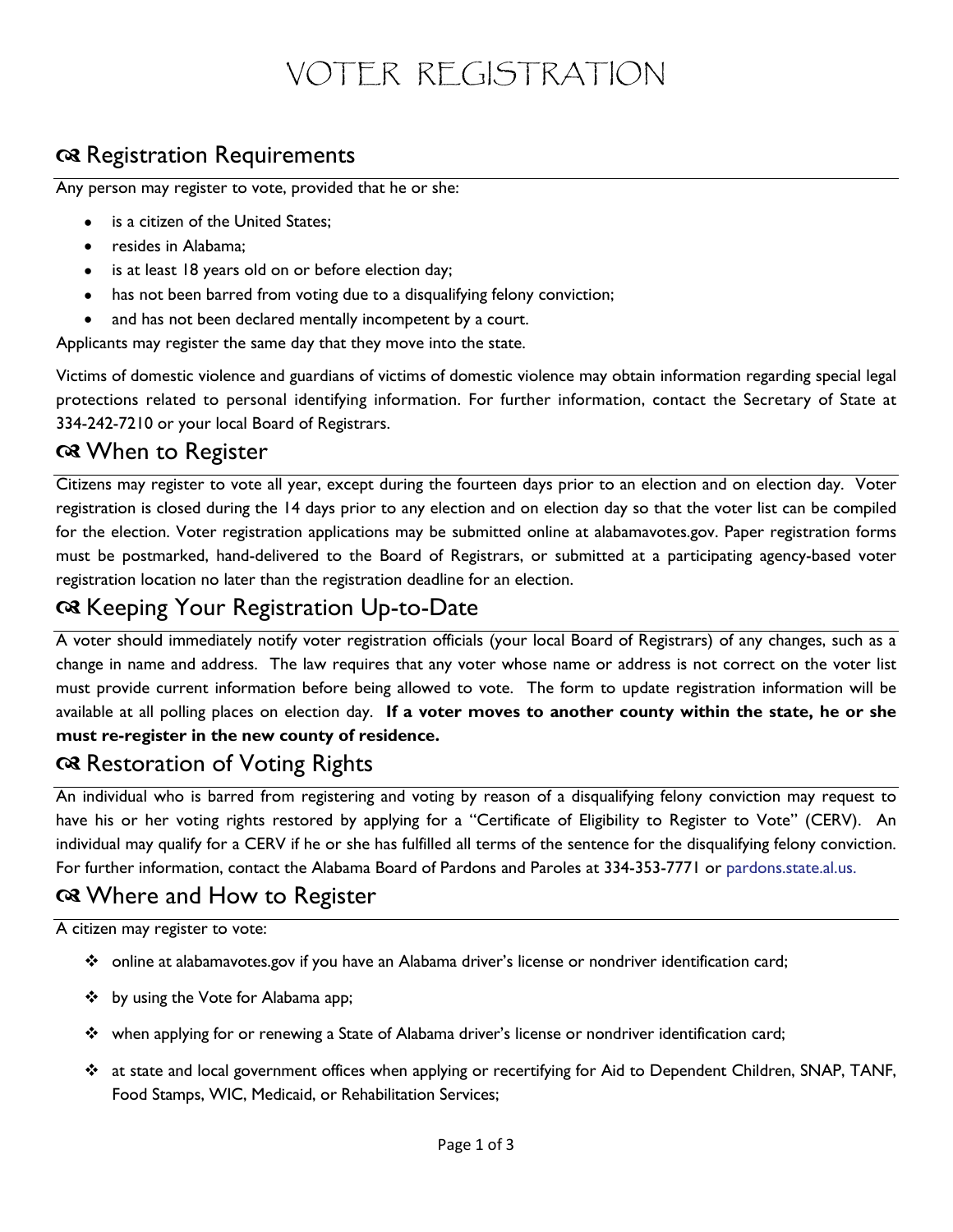- \* at public libraries;
- ❖ at armed forces recruiting stations;
- at the Board of Registrars located at the county seat in the voter's county of residence; or
- by mail-in form available at Probate Judge and License Commissioner offices, colleges, universities, public schools, or libraries. A mail-in registration form may also be obtained by calling the county Board of Registrars or the Elections Division in the Office of the Secretary of State (SOS) at 1-800-274-VOTE (8683);
- \* by mail-in form downloaded from the Secretary of State's website at alabamavotes.gov.

#### Political Party Registration

Alabama does not have a party registration law. Therefore, a citizen does not declare a political party preference when registering to vote.

#### Photo Voter Identification

A voter must present one of the following forms of photo identification before he or she will be permitted to vote. A voter who does not have one of these forms of photo identification is eligible for a free Alabama Photo Voter ID card. **For more information, contact the Secretary of State's office, your local Board of Registrars, or visit [www.AlabamaVoterID.com.](http://www.alabamavoterid.com/)**

| □ Valid Alabama Driver's License (not expired or has been expired less than 60 Days) |  |  |  |  |
|--------------------------------------------------------------------------------------|--|--|--|--|
|                                                                                      |  |  |  |  |

- $\Box$  Valid Alabama Nondriver ID (not expired or has been expired less than 60 Days)
- Valid Alabama Photo Voter ID Card
- $\Box$  Valid State Issued ID (Alabama or any other state)
	- Examples
		- Valid Pistol Permit (Photo Required)
		- Valid AL Movement/Booking Sheet from Prison/Jail System
		- Valid AL Department of Corrections Release Temporary ID (Photo Required)
- □ Valid Federal Issued ID
- Valid US passport
- Valid Employee ID from Federal Government, State of Alabama, County, Municipality, Board or other entity of this state
- $\Box$  Valid student or employee ID from a public or private college or university in the State of Alabama (including postgraduate technical or professional schools)
- $\Box$  Valid student or employee ID issued by a state institution of higher learning in any other state
- $\Box$  Valid Military ID
- $\Box$  Valid Tribal ID

For Additional information on photo voter identification, visit [www.AlabamaVoterID.com](http://www.alabamavoterid.com/)

## $\alpha$  If a Voter does not have a Valid Photo ID

A voter must present a valid form of photo identification to be eligible to vote. A list of valid photo IDs is provided above. A voter who does not have a valid form of photo ID can vote a regular ballot if he or she is positively identified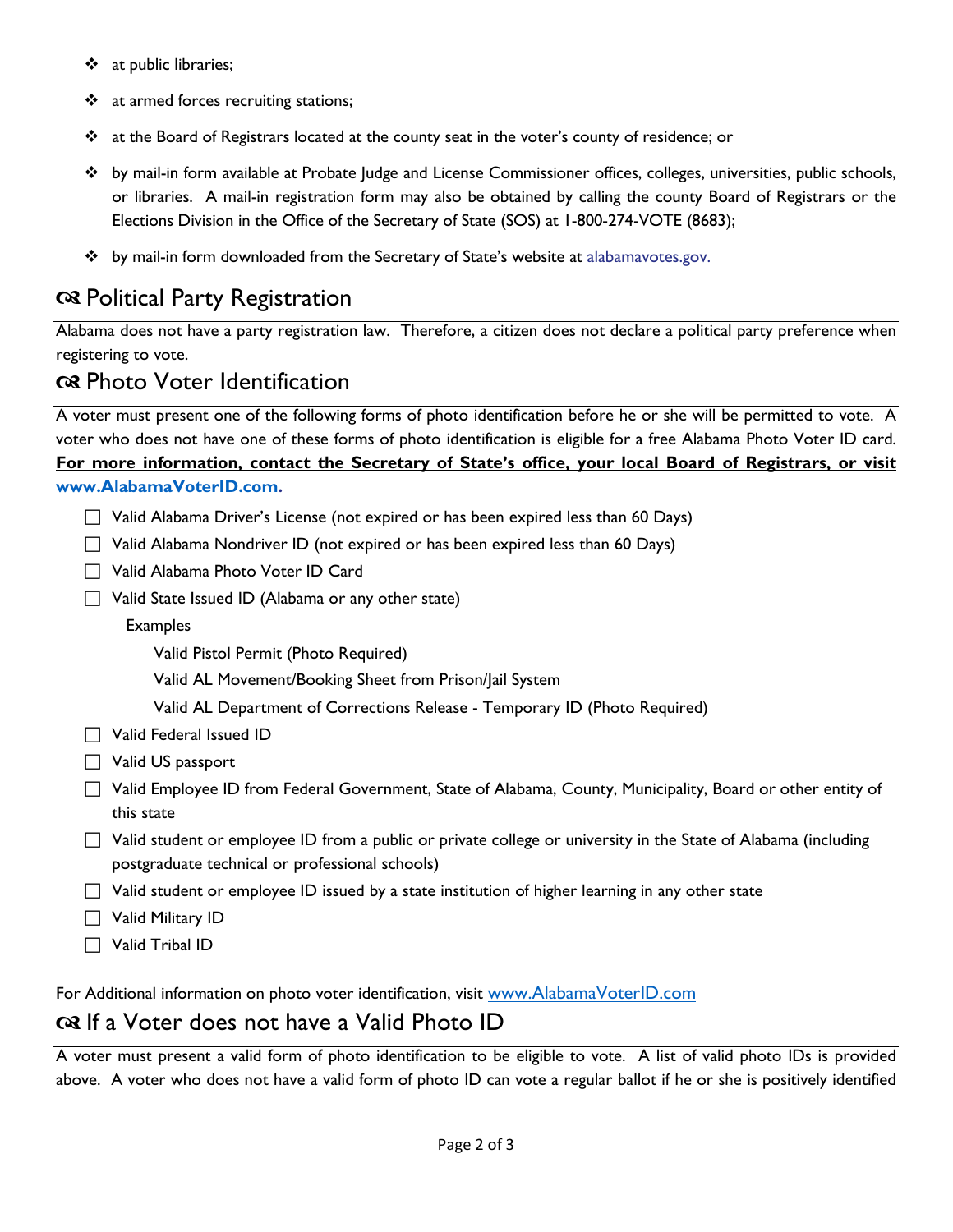by two election officials. If the voter does not have a valid form of photo ID and cannot be positively identified by two election officials, he or she may vote a provisional ballot.

# FREQUENT QUESTIONS

- THE CITIZEN TURNED IN A VOTER REGISTRATION APPLICATION. IS HE/SHE REGISTERED TO VOTE? Just because the citizen turned in a voter registration application does not necessarily mean he/she is registered to vote. Once the application has been processed by the citizen's local Board of Registrars, he/she should receive an acknowledgement from the Registrars indicating the status of his/her application. This acknowledgement will usually be a voter information card confirming that he/she is registered to vote. However, if the application was incomplete, the citizen may receive a letter requesting additional information to complete his/her application. If the citizen is unsure about the status of his/her application, the citizen should call his/her local Board of Registrars or visit alabamavotes.gov.
- THE CITIZEN TURNS 18 AFTER THE VOTER REGISTRATION DEADLINE BUT BEFORE THE ELECTION. CAN HE/SHE VOTE IN THAT ELECTION? Yes. As long as the citizen turns 18 on or before election day, even if his/her birthday is after the voter registration deadline, he/she can apply for voter registration and participate in that election (as long as the citizen meets other voter qualifications). Please note that the citizen must turn in his/her voter registration application by the  $15<sup>th</sup>$  day prior to an election (always a Monday unless a holiday, please contact the Secretary of State's office) because voter registration is closed during the 14 days prior to an election and on election day.
- THE CITIZEN MOVED FROM ONE PART OF THE COUNTY TO ANOTHER AND WANTS TO VOTE. WHAT SHOULD HE/SHE DO? The citizen must complete a voter registration application (paper form or online at alabamavotes.gov) or the citizen can contact the Board of Registrars and submit an update to his/her voter registration record. Remember, where the citizen resides determines who represents them. To be sure the citizen is voting on candidates in the correct district, it is important that he/she vote in the correct precinct.
- THE CITIZEN MOVED FROM ONE COUNTY TO ANOTHER AND WANTS TO VOTE. WHAT SHOULD HE/SHE DO? When the citizen moves across county lines, he/she must register to vote in his/her new county of residence by completing a voter registration application. Voter registration does not automatically follow the citizen from one county to another. Please note that the citizen must turn in his/her voter registration application by the 15<sup>th</sup> day prior to an election (always a Monday unless a holiday, please contact the Secretary of State's office) because voter registration is closed during the 14 days prior to an election and on election day.
- IT'S THE DAY BEFORE THE ELECTION AND THE CITIZEN FORGOT TO REGISTER TO VOTE. IS IT TOO LATE? Yes, it is too late to register to vote the day before the election. To participate in an election, you must submit your application before registration closes for that election. The last day to register to vote is the  $15<sup>th</sup>$ day prior to an election because voter registration is closed during the 14 days prior to an election and on election day.

Created by the Office of the Secretary of State John H. Merrill, Secretary of State For additional information contact 800-274-8683 or visit [www.alabamavotes.gov](http://www.alabamavotes.gov/)